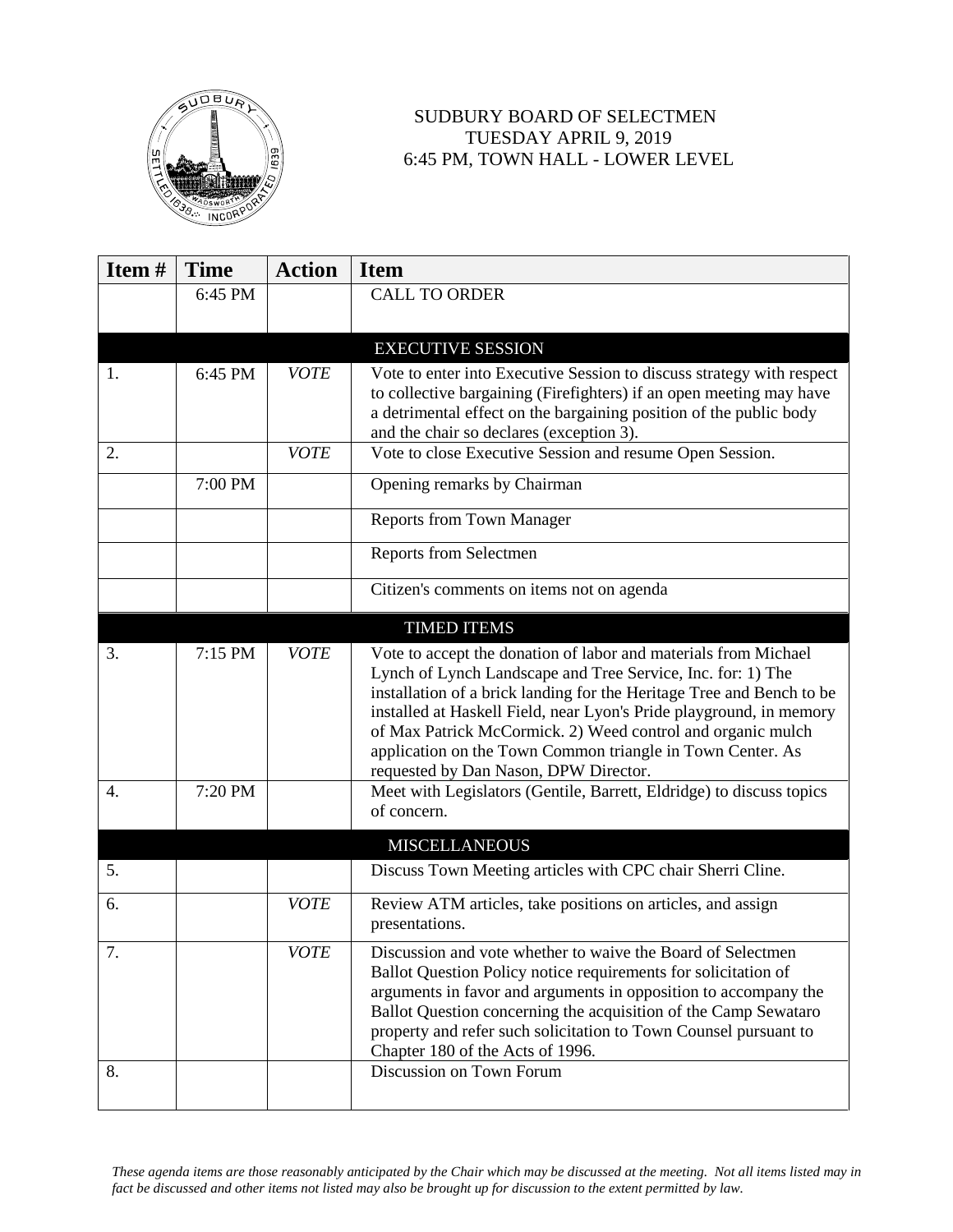| Item# | <b>Time</b> | <b>Action</b>        | <b>Item</b>                                                                                                                                                                                                                                                                                                                                                                                                                                                                                                                                                                                                                                                                                    |
|-------|-------------|----------------------|------------------------------------------------------------------------------------------------------------------------------------------------------------------------------------------------------------------------------------------------------------------------------------------------------------------------------------------------------------------------------------------------------------------------------------------------------------------------------------------------------------------------------------------------------------------------------------------------------------------------------------------------------------------------------------------------|
| 9.    |             |                      | Discussion on Fairbank Community Center                                                                                                                                                                                                                                                                                                                                                                                                                                                                                                                                                                                                                                                        |
| 10.   |             | VOTE/<br><b>SIGN</b> | As the Licensing Authority for the Town of Sudbury, discussion<br>and vote whether to approve a new Common Victualler License for<br>Twenty-Nine, 29 Boston Post Road, Ste 3150, as requested in an<br>application dated March 14, 2019, subject to conditions put forth by<br>the Fire Department and Building Department.                                                                                                                                                                                                                                                                                                                                                                    |
| 11.   |             | <b>VOTE</b>          | Update and discussion on community compact and potential vote to<br>apply for proposed ride-hail and taxi pilot for Sudbury and other<br>MAGIC communities. Attending will be Adam Duchesneau,<br>Director of Planning and Community Development; Alice Sapienza,<br>Cross Town Connect Representative on the Transportation<br>Committee.                                                                                                                                                                                                                                                                                                                                                     |
| 12.   |             | <b>VOTE</b>          | Discussion and vote on whether to approve the Memorandum of<br>Agreement (MOA) between the Town of Sudbury and the Sudbury<br>Fire Fighters Union, I.A.F.F. Local 2023, and ratify the vote taken<br>in Executive Session between the Town of Sudbury and the Fire<br>Fighters Union.                                                                                                                                                                                                                                                                                                                                                                                                          |
| 13.   |             |                      | Citizens' comments (cont)                                                                                                                                                                                                                                                                                                                                                                                                                                                                                                                                                                                                                                                                      |
| 14.   |             |                      | Discuss upcoming agenda items                                                                                                                                                                                                                                                                                                                                                                                                                                                                                                                                                                                                                                                                  |
|       |             |                      | <b>CONSENT CALENDAR</b>                                                                                                                                                                                                                                                                                                                                                                                                                                                                                                                                                                                                                                                                        |
| 15.   |             | <b>VOTE</b>          | Vote to place the following Ballot Question on the Warrant for the<br>Special Town Election of June 4, 2019 and notify the Town Clerk<br>accordingly: Shall the Town of Sudbury be allowed to exempt from<br>the provisions of proposition two and one-half, so-called, the<br>amounts required to pay for the bond issued for the purpose of<br>acquiring the fee or lesser interest in all or a part of the land and the<br>improvements thereon commonly known as "Camp Sewataro",<br>located at 1 Liberty Ledge, consisting of a total of approximately<br>44.32 acres of land, more or less, for general municipal purposes<br>including the payment of all incidental and related costs? |
| 16.   |             | VOTE/<br><b>SIGN</b> | Vote to sign the Annual Town Meeting warrant which must be<br>delivered to residents by 4/29/19.                                                                                                                                                                                                                                                                                                                                                                                                                                                                                                                                                                                               |
| 17.   |             | VOTE/<br><b>SIGN</b> | Vote to acknowledge that the month of May is Military<br>Appreciation Month and to sign a proclamation in this regard.                                                                                                                                                                                                                                                                                                                                                                                                                                                                                                                                                                         |
| 18.   |             | VOTE/<br><b>SIGN</b> | Vote to proclaim Wednesday, April 24, 2019 as Marilyn MacLean<br>Day in the Town of Sudbury in honor of 36 years of support on the<br>Historical Commission, and sign a proclamation in this regard.                                                                                                                                                                                                                                                                                                                                                                                                                                                                                           |
| 19.   |             | <b>VOTE</b>          | Vote to approve the minutes of $3/5/19$ and $3/12/19$ .                                                                                                                                                                                                                                                                                                                                                                                                                                                                                                                                                                                                                                        |
| 20.   |             | <b>VOTE</b>          | Vote to Grant a Special Permit to the Sudbury Companies of Minute<br>and Militia, to hold the annual Parade to Commemorate Patriot's<br>Day on Friday, April 19, 2019, from 5:30 A.M. through<br>approximately 12:30 P.M., subject to Police Department safety<br>requirements, Proof of Insurance Coverage and the assurance that<br>any litter will be removed at the parade's conclusion.                                                                                                                                                                                                                                                                                                   |

*These agenda items are those reasonably anticipated by the Chair which may be discussed at the meeting. Not all items listed may in fact be discussed and other items not listed may also be brought up for discussion to the extent permitted by law.*